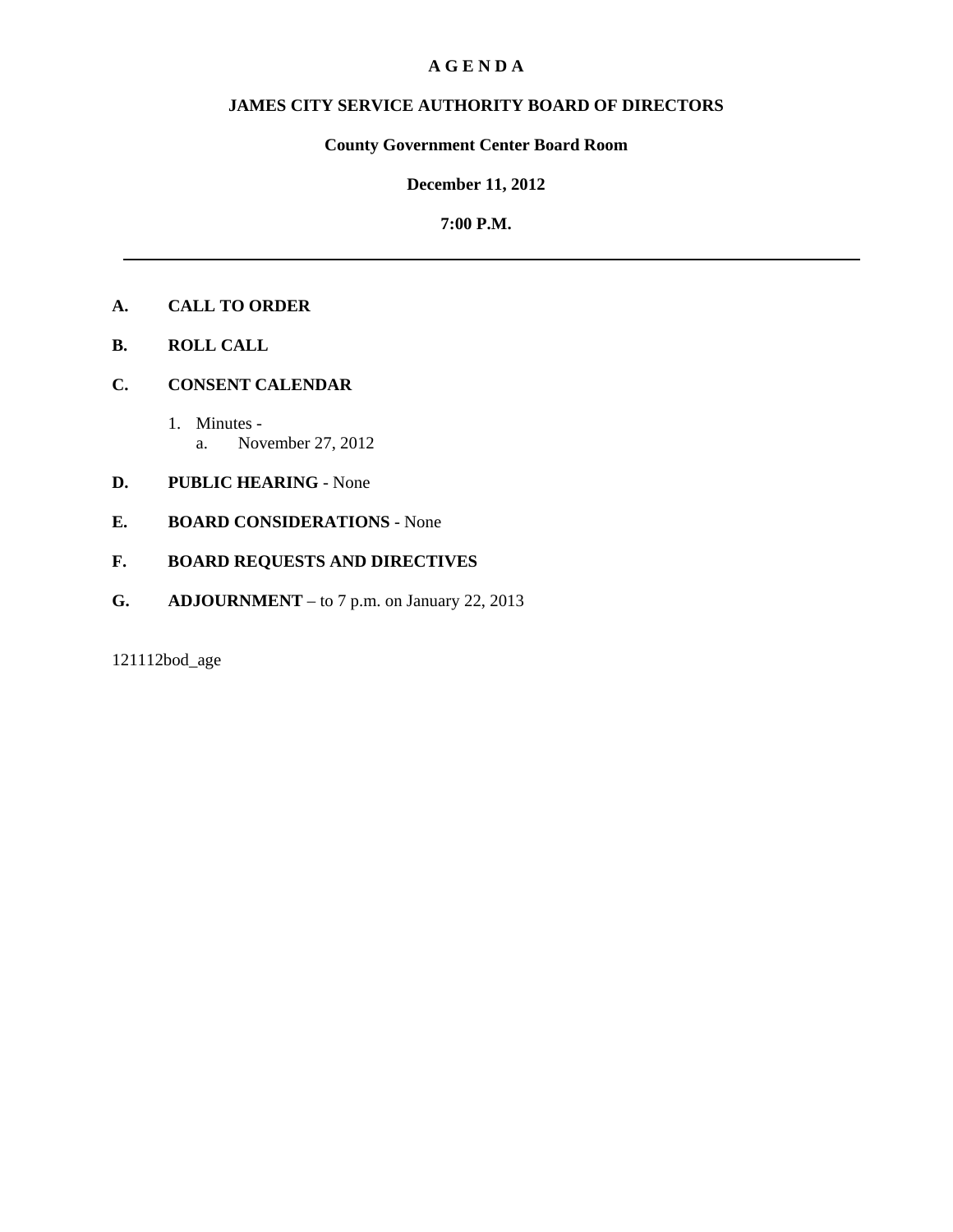# **AT A REGULAR MEETING OF THE BOARD OF DIRECTORS OF THE JAMES CITY SERVICE AUTHORITY, JAMES CITY COUNTY, VIRGINIA, HELD ON THE 27TH DAY OF NOVEMBER 2012, AT 7:00 P.M. IN THE COUNTY GOVERNMENT CENTER BOARD ROOM, 101 MOUNTS BAY ROAD, JAMES CITY COUNTY, VIRGINIA.**

# **A. CALL TO ORDER**

## **B. ROLL CALL**

James G. Kennedy, Chairman (Present By Phone) James O. Icenhour, Jr., Vice Chairman Mary K. Jones W. Wilford Kale, Jr. John J. McGlennon

Robert C. Middaugh, Secretary Leo P. Rogers, County Attorney Larry M. Foster, General Manager

Mr. Larry Foster stated that Mr. Icenhour, as Vice Chairman, is filling in for Mr. Kennedy. Mr. Foster also stated that he had circulated a resolution to the Board members that would mirror the Compensation Initiatives that the Board of Supervisors had just voted on in their meeting. He stated that this resolution is an addition to the current agenda. Mr. Foster noted that the resolution had been emailed to Mr. Kennedy.

Mr. Kennedy affirmed that he had received and reviewed the resolution.

# **C. CONSENT CALENDAR**

Mr. Kale made a motion to approve the Consent Calendar.

The motion passed by a unanimous voice vote.

1. Minutes – a. October 23, 2012, Regular Meeting

# **D. PUBLIC HEARING**

# **E. BOARD CONSIDERATION**

### 1. Compensation Initiatives

Mr. Larry Foster, General Manager, addressed the Board stating that the resolution circulated to the Board would appropriate \$94,000 from the Fund Balance to fund the compensation initiatives/bonus that was approved by the Board of Supervisors in their meeting. He stated that the same terms for the County employees would apply.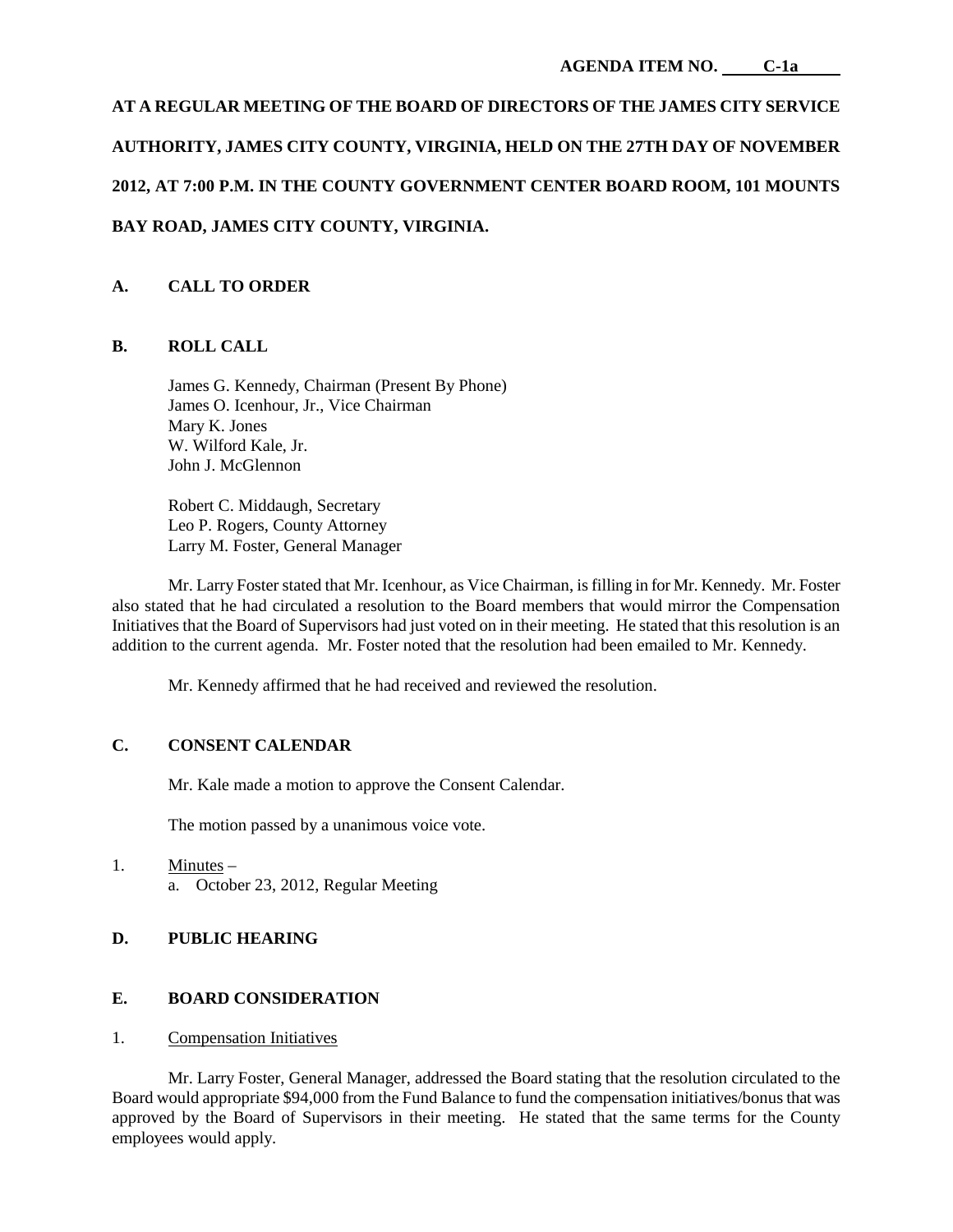Mr. McGlennon made a motion to approve the resolution.

On a roll call vote, the vote was: AYE: Mr. McGlennon, Mr. Kale, Mr. Icenhour (3). NAY: Ms. Jones, Mr. Kennedy (2).

#### **R E S O L U T I O N**

#### BUDGET AMENDMENT – FY 2013 OPERATING BUDGET

- WHEREAS, the Board of Directors of the James City Service Authority (JCSA) desires to fund a one-time bonus for eligible full-time and part-time JCSA employees if the bonus proposal is approved by the James City County Board of Supervisors at its November 27, 2012 meeting.
- NOW, THEREFORE, BE IT RESOLVED that the Board of Directors of the James City Service Authority, James City County, Virginia, hereby authorizes the following budget amendment and adopts the funding appropriation as shown below:

FY 2013 OPERATING BUDGET Revenue: Fund Balance \$94,000 Expenditure: Salaries  $$94,000$ Total \$94,000

#### **F. BOARD REQUESTS AND DIRECTIVES**

Mr. McGlennon stated that he wanted to thank Mr. Foster for addressing an issue with a constituent in regards to JCSA policies for tampering with the water meters. He stated that he understands the JCSA is looking in to reassessing those policies.

Mr. Foster stated that the JCSA is looking at those policies, and implementing a trial period where certain individuals may have access to the meter boxes. He stated that this trial period would allow the JCSA to assess any possible risks and damages that could be done to the meter boxes.

Mr. McGlennon asked that Mr. Foster report back to the Board with the results when the trial period was concluded.

Mr. Foster agreed to do so.

#### **G. ADJOURNMENT** - to 7 p.m. January 22, 2013

Mr. McGlennon made a motion to adjourn.